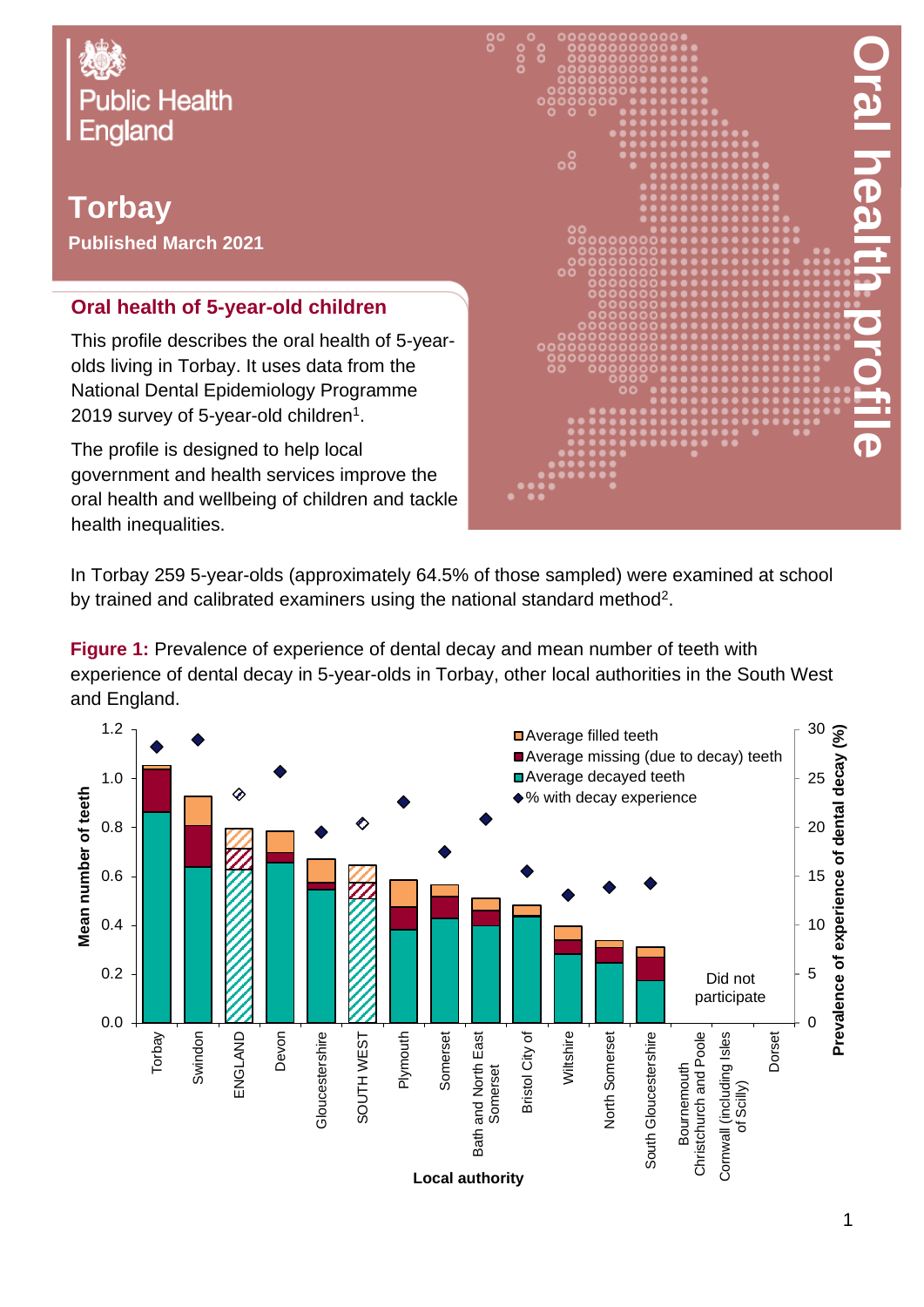**Table 1:** Experience of dental decay in 5-year-olds in Torbay, other local authorities in the South West and England.

| Local authority                               | Prevalence<br><b>of</b><br>experience<br>of dental<br>decay (%) | Mean number of teeth<br>with experience of<br>dental decay in all<br>examined children<br>n (95% confidence<br>intervals) | Mean number of teeth<br>with experience of<br>dental decay in children<br>with any decay<br>experience<br>n (95% confidence<br>intervals) |  |
|-----------------------------------------------|-----------------------------------------------------------------|---------------------------------------------------------------------------------------------------------------------------|-------------------------------------------------------------------------------------------------------------------------------------------|--|
| Swindon                                       | 28.9                                                            | 0.9<br>$(0.59 - 1.27)$                                                                                                    | 3.2<br>$(2.33 - 4.08)$                                                                                                                    |  |
| Torbay                                        | 28.2                                                            | 1.1<br>$(0.77 - 1.34)$                                                                                                    | 3.7<br>$(3.01 - 4.44)$                                                                                                                    |  |
| Devon                                         | 25.7                                                            | 0.8<br>$(0.65 - 0.91)$                                                                                                    | 3.0<br>$(2.69 - 3.41)$                                                                                                                    |  |
| <b>ENGLAND</b>                                | 23.4                                                            | 0.8<br>$(0.78 - 0.81)$                                                                                                    | 3.4<br>$(3.36 - 3.44)$                                                                                                                    |  |
| Plymouth                                      | 22.6                                                            | 0.6<br>$(0.36 - 0.81)$                                                                                                    | 2.6<br>$(1.82 - 3.36)$                                                                                                                    |  |
| <b>Bath and North East</b><br>Somerset        | 20.8                                                            | 0.5<br>$(0.32 - 0.70)$                                                                                                    | 2.5<br>$(1.86 - 3.04)$                                                                                                                    |  |
| <b>SOUTH WEST</b>                             | 20.4                                                            | 0.6<br>$(0.59 - 0.70)$                                                                                                    | 3.2<br>$(2.99 - 3.34)$                                                                                                                    |  |
| Gloucestershire                               | 19.5                                                            | 0.7<br>$(0.56 - 0.78)$                                                                                                    | 3.4<br>$(3.02 - 3.85)$                                                                                                                    |  |
| Somerset                                      | 17.5                                                            | 0.6<br>$(0.47 - 0.66)$                                                                                                    | 3.2<br>$(2.84 - 3.63)$                                                                                                                    |  |
| Bristol, City of                              | 15.5                                                            | 0.5<br>$(0.22 - 0.74)$                                                                                                    | 3.1<br>$(1.91 - 4.31)$                                                                                                                    |  |
| South Gloucestershire                         | 14.3                                                            | 0.3<br>$(0.15 - 0.47)$                                                                                                    | 2.2<br>$(1.36 - 2.99)$                                                                                                                    |  |
| <b>North Somerset</b>                         | 13.9                                                            | 0.3<br>$(0.11 - 0.56)$                                                                                                    | 2.4<br>$(1.77 - 3.09)$                                                                                                                    |  |
| Wiltshire                                     | 13.1                                                            | 0.4<br>$(0.23 - 0.56)$                                                                                                    | 3.0<br>$(2.24 - 3.8)$                                                                                                                     |  |
| Bournemouth,<br><b>Christchurch and Poole</b> | <b>Did Not Participate</b>                                      |                                                                                                                           |                                                                                                                                           |  |
| Cornwall (including Isles<br>of Scilly)       | Did Not Participate                                             |                                                                                                                           |                                                                                                                                           |  |
| <b>Dorset</b>                                 | Did Not Participate                                             |                                                                                                                           |                                                                                                                                           |  |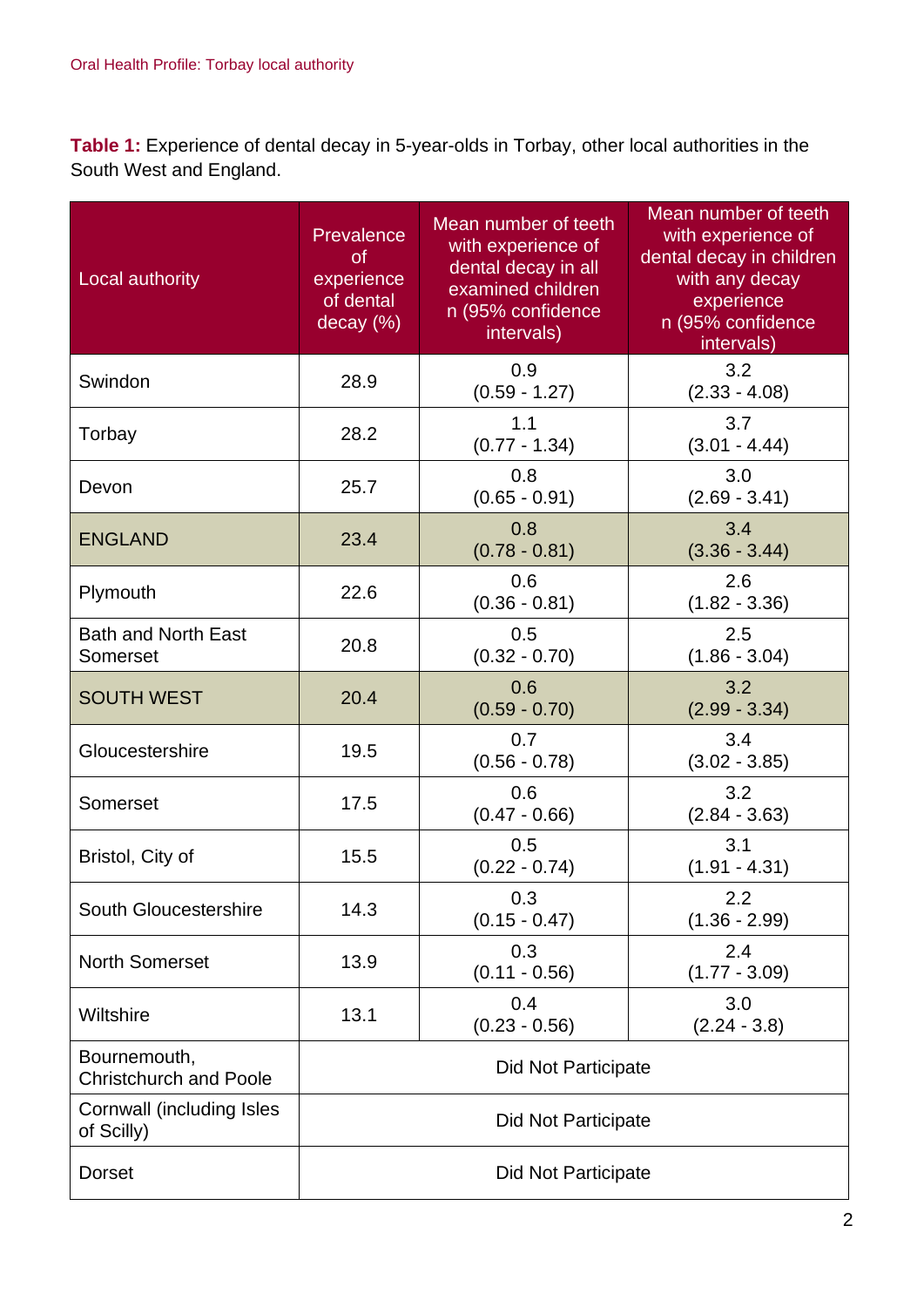Table 2. Measures of oral health among 5-year-olds in Torbay, it's statistical neighbours,<sup>i</sup> the South West and England.

|                                                                                                    | <b>Torbay</b> | <b>Statistical</b><br>neighbour within<br><b>South West:</b><br>Plymouth | <b>Statistical</b><br>neighbour<br>comparator 2:<br>Plymouth | <b>South</b><br>West | England |
|----------------------------------------------------------------------------------------------------|---------------|--------------------------------------------------------------------------|--------------------------------------------------------------|----------------------|---------|
| Prevalence of<br>experience of dental<br>decay                                                     | 28.2%         | 22.6%                                                                    | 22.6%                                                        | 20.4%                | 23.4%   |
| Mean number of teeth<br>with experience of<br>dental decay                                         | 1.1           | 0.6                                                                      | 0.6                                                          | 0.6                  | 0.8     |
| Mean number of teeth<br>with experience of<br>decay in those with<br>experience of dental<br>decay | 3.7           | 2.6                                                                      | 2.6                                                          | 3.2                  | 3.4     |
| Mean number of<br>decayed teeth in<br>those with experience<br>of dental decay                     | 3.0           | 1.6                                                                      | 1.6                                                          | 2.5                  | 2.7     |
| Proportion with active<br>decay                                                                    | 26.3%         | 17.7%                                                                    | 17.7%                                                        | 17.3%                | 20.4%   |
| Proportion with<br>experience of tooth<br>extraction <sup>ii</sup>                                 | 4.4%          | 2.3%                                                                     | 2.3%                                                         | 1.9%                 | 2.2%    |
| Proportion with dental<br>abscess                                                                  | 2.1%          | 0.0%                                                                     | 0.0%                                                         | 1.0%                 | 1.0%    |
| Proportion with teeth<br>decayed into pulp                                                         | 1.3%          | 3.7%                                                                     | 3.7%                                                         | 2.2%                 | 3.3%    |
| Proportion with decay<br>affecting incisorsiii                                                     | 6.5%          | 1.6%                                                                     | 1.6%                                                         | 4.0%                 | 5.2%    |
| Proportion with high<br>levels of plaque present<br>on upper front teethiv                         | 0.0%          | 0.4%                                                                     | 0.4%                                                         | 1.9%                 | 1.2%    |

<sup>i</sup>generated by the children's services statistical neighbour benchmarking tool, the neighbour within the South West has "Very Close" comparator characteristics and the national neighbour 2 has "Very Close" comparator characteristics<sup>3</sup>.

ii experience of extraction of one or more teeth on one or more occasions.

iii dental decay involving one or more surfaces of upper anterior teeth.

iv indicative of poor tooth brushing habits.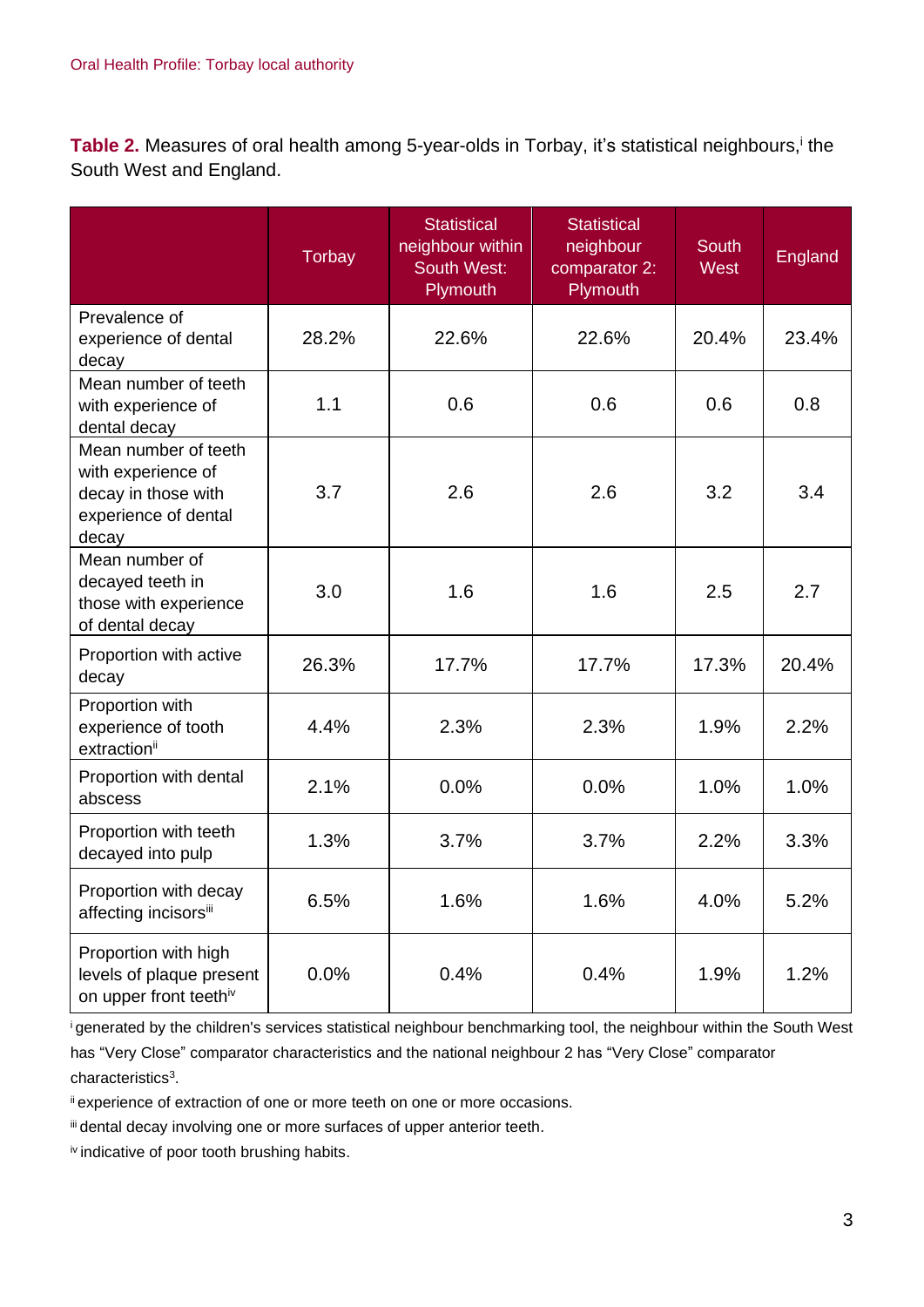**Figure 2:** Prevalence of experience of dental decay in 5-year-olds in Torbay, by local authority Index of Multiple Deprivation (IMD) 2019 quintiles.



Error bars represent 95% confidence limits

**Figure 3:** Slope index of inequality in the prevalence of experience of dental decay in 5-yearolds in the South West.



Error bars represent 95% confidence limits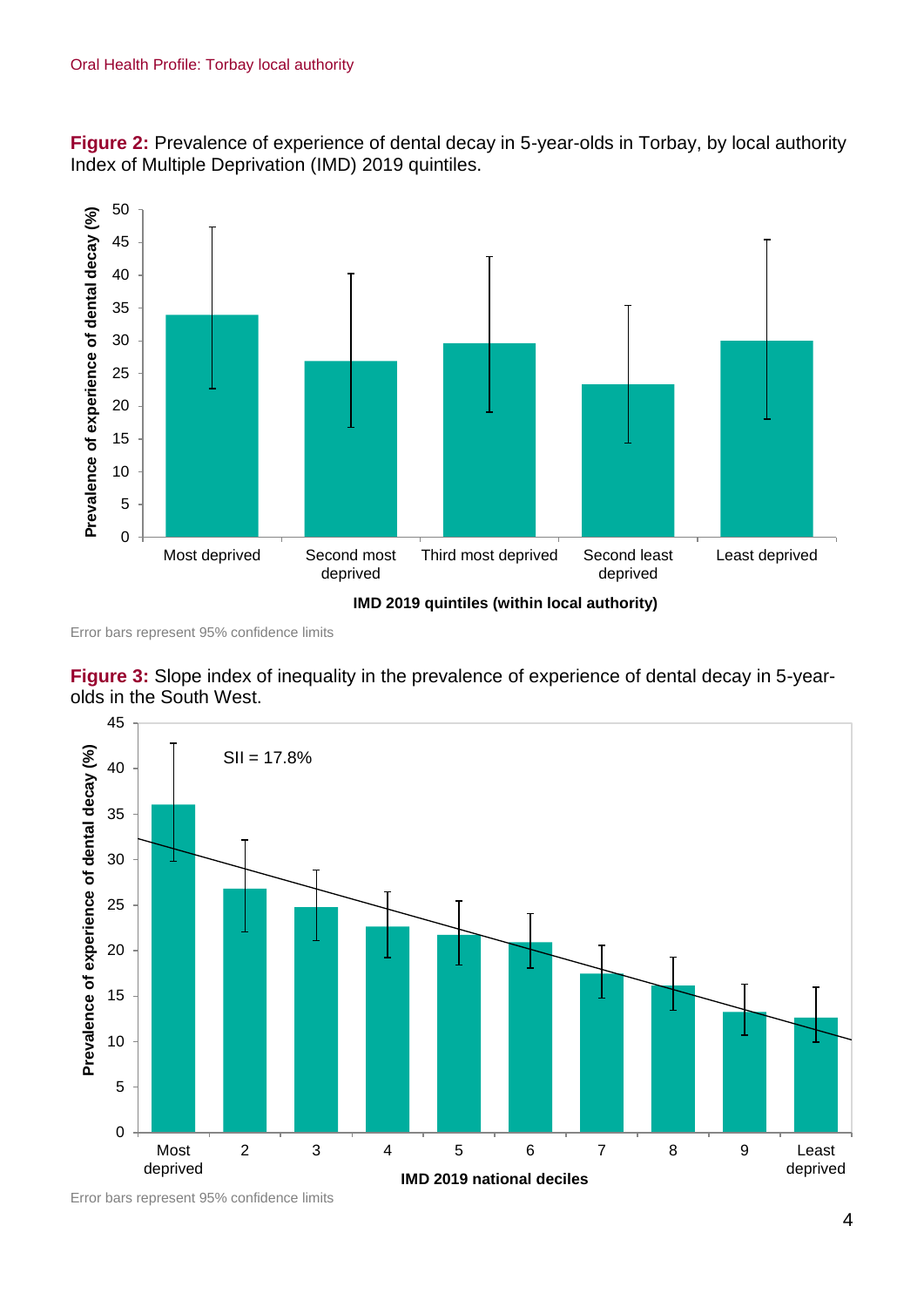**Figure 4:** Prevalence of experience of dental decay in 5-year-olds in Torbay, the South West and England, by year.



Error bars represent 95% confidence limits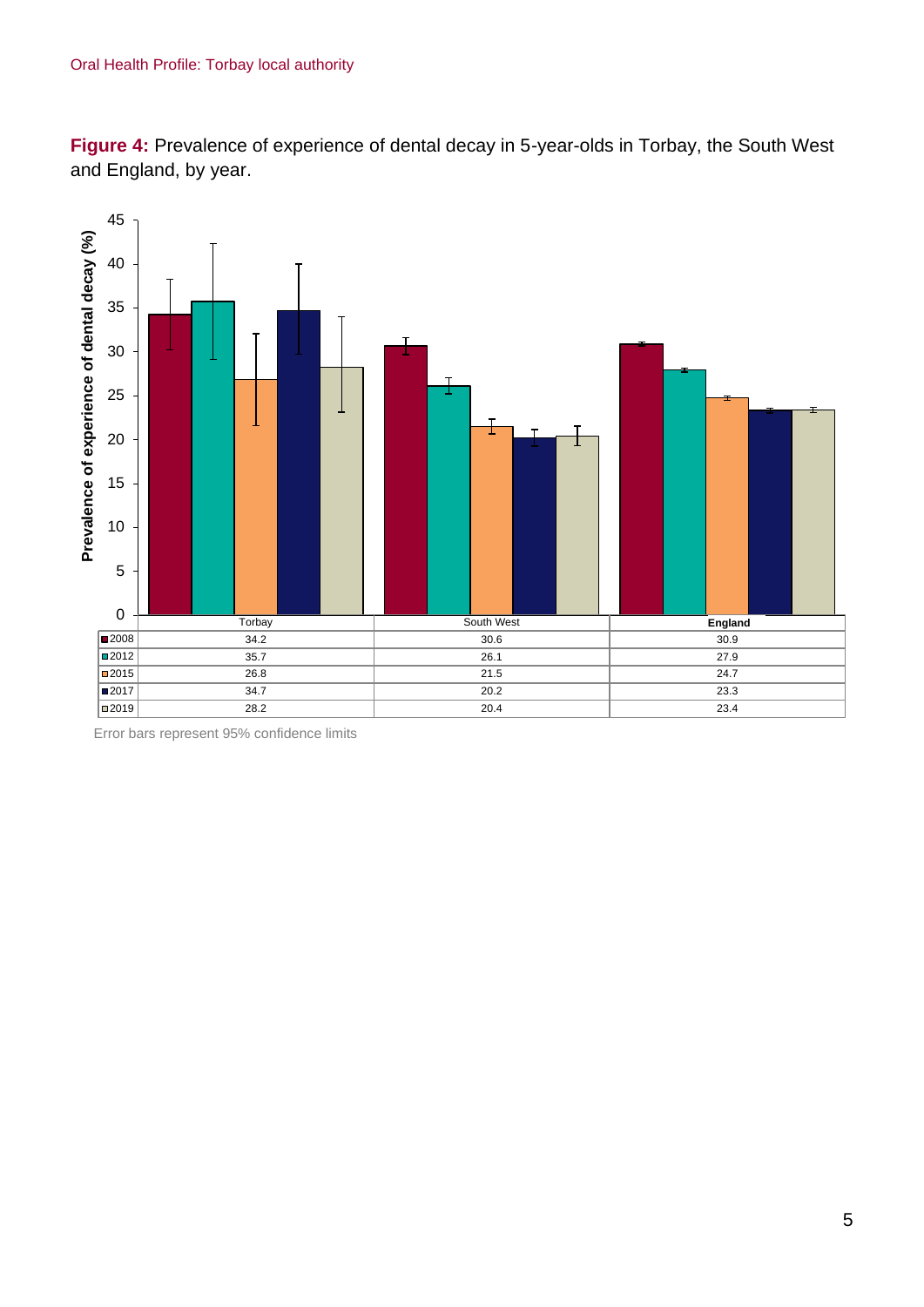**Table 3:** Experience of dental decay in 5-year-olds in the South West, by ethnic group.

| Ethnic group                    | Number of<br>children<br>examined<br>(N) | Prevalence of<br>experience of<br>dental decay<br>(% ) | Mean number of teeth<br>with experience of<br>dental decay among<br>children with any<br>experience of dental<br>decay n (95% CI) | Prevalence of<br>dental decay<br>affecting incisors<br>(% ) |
|---------------------------------|------------------------------------------|--------------------------------------------------------|-----------------------------------------------------------------------------------------------------------------------------------|-------------------------------------------------------------|
| Asian / Asian<br><b>British</b> | 135                                      | 42.2                                                   | 4.3<br>$(3.39 - 5.21)$                                                                                                            | 24.4                                                        |
| Black / Black<br><b>British</b> | 53                                       | 24.5                                                   | 2.2<br>$(1.34 - 3.12)$                                                                                                            | 3.8                                                         |
| <b>Mixed</b>                    | 167                                      | 21.6                                                   | 3.7<br>$(2.72 - 4.72)$                                                                                                            | 4.8                                                         |
| Not provided                    | 69                                       | 20.3                                                   | 3.2<br>$(2.14 - 4.29)$                                                                                                            | 5.8                                                         |
| White                           | 4,577                                    | 19.1                                                   | 3.0<br>$(2.85 - 3.21)$                                                                                                            | 3.2                                                         |
| Other ethnic<br>background      | 20                                       | 5.0                                                    | 2.0<br>$(2.0 - 2.0)$                                                                                                              | 0.0                                                         |
| South West                      | 5,021                                    | 20.4                                                   | 3.2<br>$(2.99 - 3.34)$                                                                                                            | 4.0                                                         |

**Figure 5:** Prevalence of experience of dental decay in 5-year-olds in the South West, by ethnic group.



Error bars represent 95% confidence limits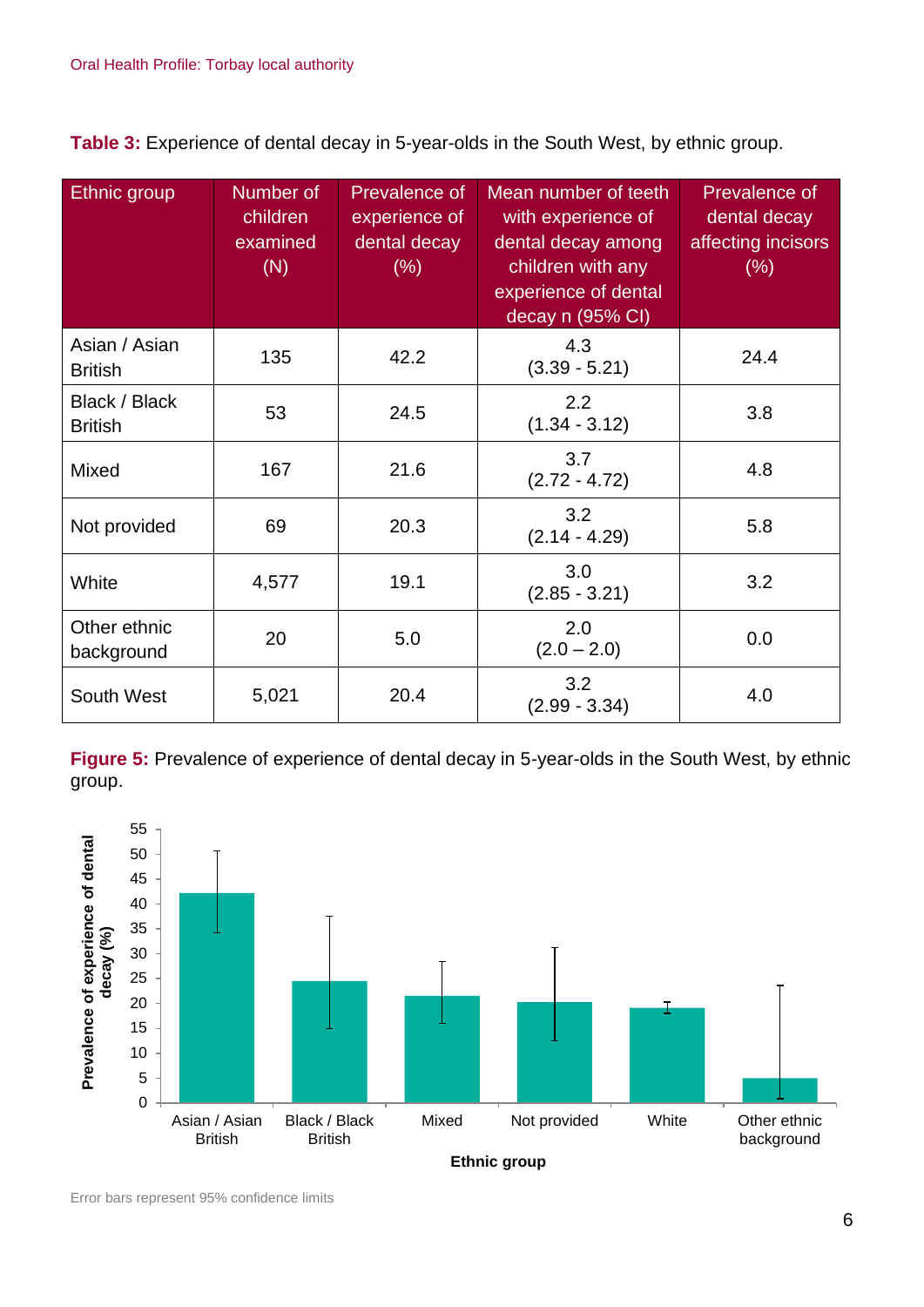**Figure 6:** Prevalence of experience of dental decay in 5-year-olds in Torbay, by ward 2017.

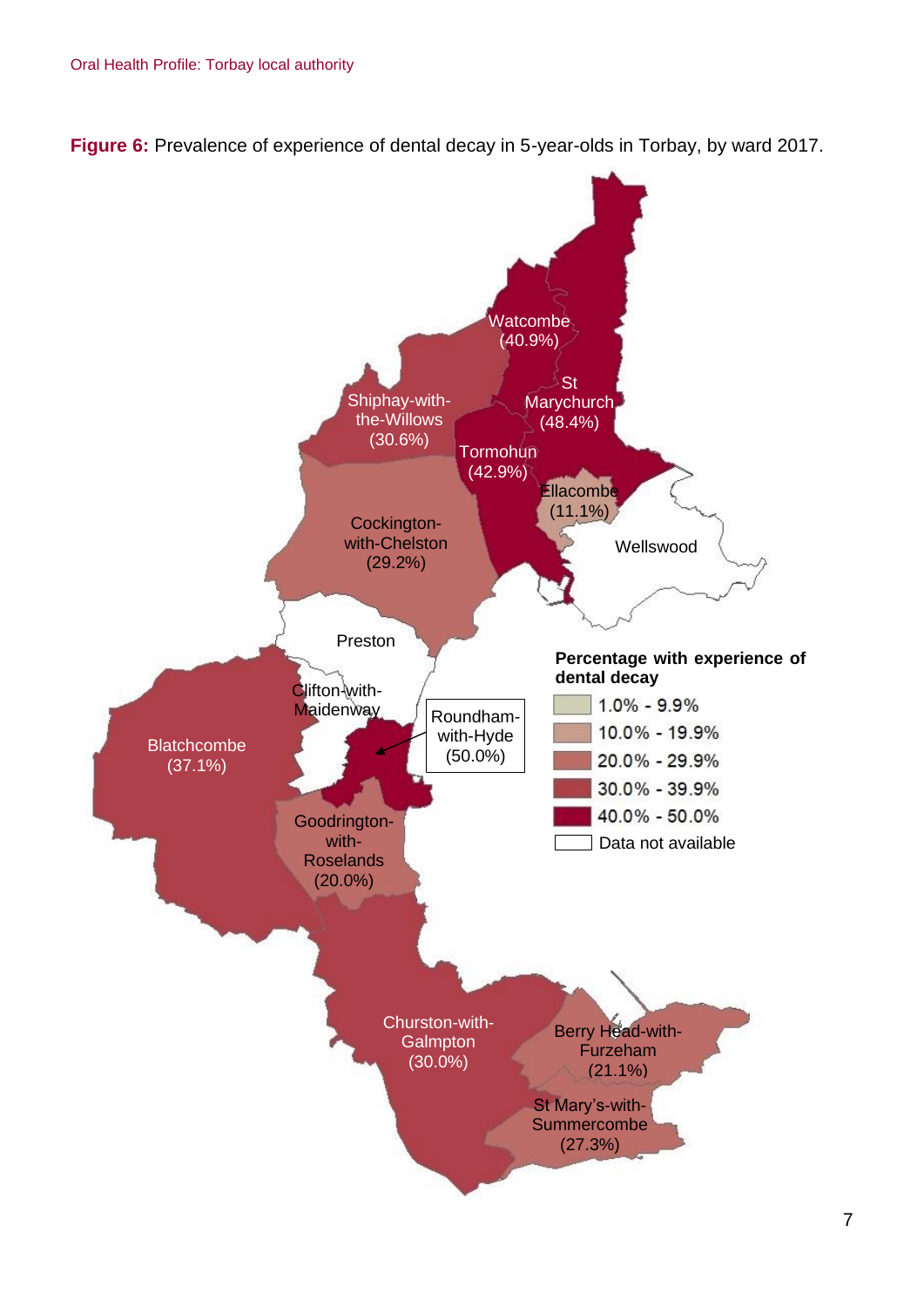## **Summary**

In Torbay average levels of dental decay are similar to the average for England. However, within Boston, there are high levels of experience of dental decay. This is particularly evident in the Roundham-with-Hyde, St Marychurch, Tormohun and Watcombe wards.

The small sample size means it is not possible to provide information at ward level using 2019 data. Future surveys could be commissioned to provide larger samples to facilitate local analysis. Commissioning High Quality Information to Support Oral Health Improvement: A toolkit about dental epidemiology for local authorities, commissioners and partners is available to support the commissioning of oral health surveys $^4$ .

Public health interventions can improve child oral health at a local level. Local authorities improving oral health: commissioning better oral health for children and young people is available to support local authorities to commission oral health improvement programmes for children and young people aged up to 19 years<sup>5</sup>.

If further local analysis is required, please contact the national dental public health team: DentalPHIntelligence@phe.gov.uk

## **References**

1. Public Health England (2020). National Dental Epidemiology Programme for England: oral health survey of 5-year-olds 2019 [Online]. Available at: <https://www.gov.uk/government/statistics/oral-health-survey-of-5-year-old-children-2019> [Accessed 29 May 2020].

2. Pine, C.M., Pitts, N.B. and Nugent, Z.J. (1997a). British Association for the Study of Community Dentistry (BASCD) guidance on the statistical aspects of training and calibration of examiners for surveys of child dental health. A BASCD co-ordinated dental epidemiology programme quality standard. Community Dental Health 14 (Supplement 1):18-29.

3. Children's services statistical neighbour benchmarking tool [online]. Available at: [www.gov.uk/government/publications/local-authority-interactive-tool-lait](http://www.gov.uk/government/publications/local-authority-interactive-tool-lait) [Accessed 29 May 2020].

4. Public Health England (2016). Commissioning high quality information to support oral health improvement. A toolkit about dental epidemiology for local authorities, commissioners and partners [Online]. Available at:

[https://assets.publishing.service.gov.uk/government/uploads/system/uploads/attachment\\_data/](https://assets.publishing.service.gov.uk/government/uploads/system/uploads/attachment_data/file/773332/Commissioning_High_Quality_Information_to_Support_Oral_Health_Improvement.pdf) [file/773332/Commissioning\\_High\\_Quality\\_Information\\_to\\_Support\\_Oral\\_Health\\_Improvement.](https://assets.publishing.service.gov.uk/government/uploads/system/uploads/attachment_data/file/773332/Commissioning_High_Quality_Information_to_Support_Oral_Health_Improvement.pdf) [pdf](https://assets.publishing.service.gov.uk/government/uploads/system/uploads/attachment_data/file/773332/Commissioning_High_Quality_Information_to_Support_Oral_Health_Improvement.pdf)